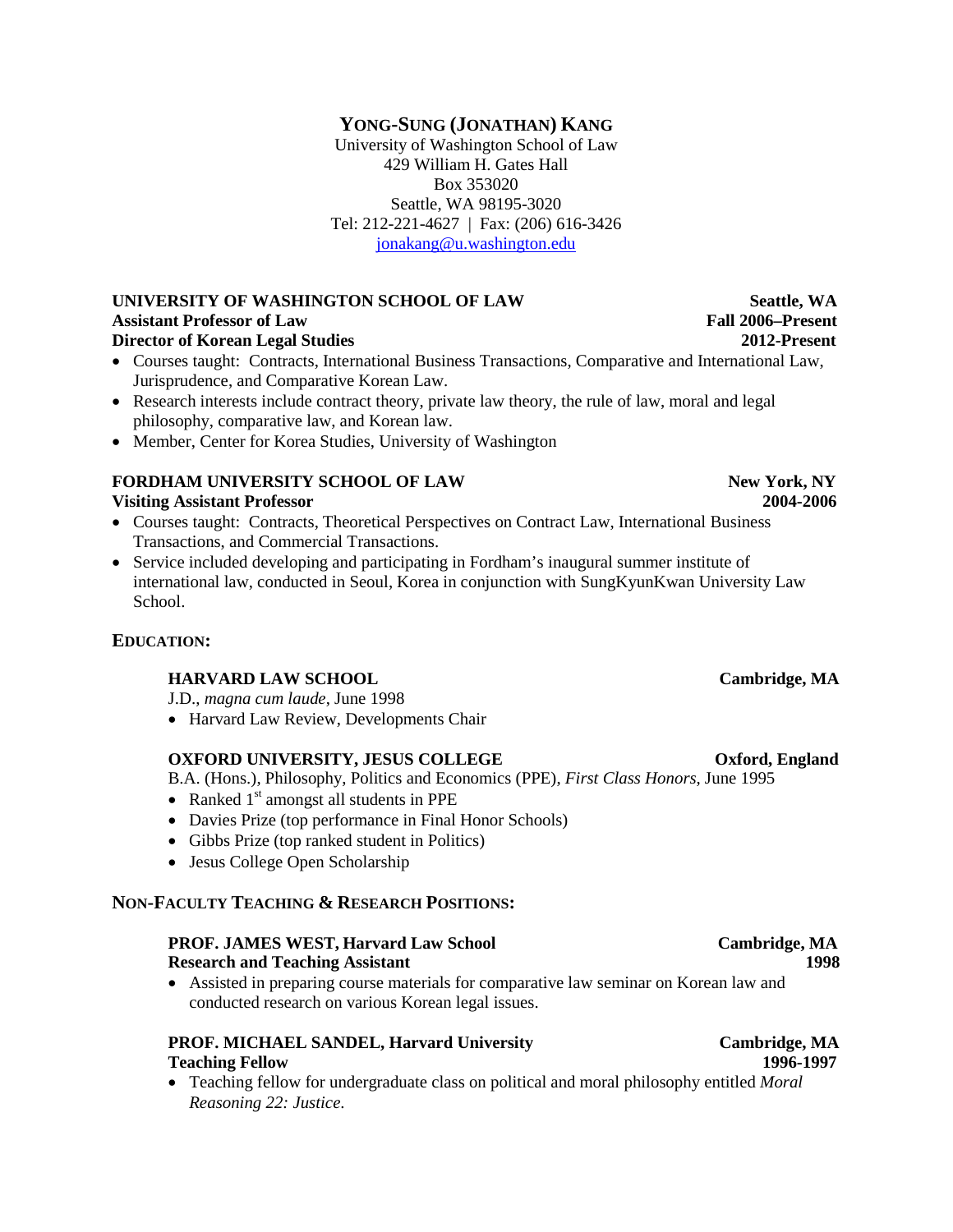## **SKADDEN, ARPS, SLATE, MEAGHER & FLOM Boston, MA**

- Trial and appellate experience in securities fraud, contract disputes, directors' and shareholders' liability, accountants' liability, employment, trade secrets, and other matters.
- Responsibilities included drafting briefs motions to dismiss, summary judgment, preliminary injunctions, TROs and discovery disputes, pre-trial evidentiary motions, taking and defending depositions, and direct and cross-examination of witnesses.

## **LATHAM & WATKINS New York, NY**

### **Associate 2000-2002**

- Trial, appellate and arbitration experience involving contracts, insurance, FSIA, trade secrets, trademark, copyright, fraud, securities and other commercial matters.
- Responsibilities included drafting of trial and appellate briefs, arbitration demands, and various pleadings, developing expert reports and conducting expert discovery, taking and defending fact and expert depositions, and drafting numerous briefs on both substantive and discovery issues.

## **HON. ROBERT A. KATZMANN**, U.S. Court of Appeals for 2d Circuit **New York, NY Judicial Clerk 1999-2000**

• Drafted opinions, bench memoranda and voting memoranda in numerous cases, including cases involving intellectual property, administrative law, corporate law and antitrust law.

## **CLEARY, GOTTLIEB, STEEN & HAMILTON New York, NY**

## **Summer Associate** Summer 1997

• Worked on a variety of corporate and litigation matters, including patent arbitration, contract litigation, employment arbitration, letter of credit litigation, and Rule 144A private placements.

## **Summer Associate** Summer 1997

• Worked at one of the largest law firms in Korea, conducting research, drafting memoranda and translating documents in the areas of litigation, corporate governance, and joint ventures.

## **PUBLICATIONS:**

- *Legal Confucianism* (forthcoming)
- *Contract Law and The Value of Contractual Autonomy* (forthcoming)
- VERONICA TAYLOR, YONG-SUNG JONATHAN KANG & DONGSHENG ZANG, EDS., PRIVATE LAW IN EAST ASIA (Ashgate, forthcoming)
- 국제적 비교의 관점에서 본 한국법 연구의 편협성 *(The Insularity of Korean Law from an International and Comparative Perspective)*, 2009 Korea Research Foundation Social Science Webzine, No. 4 (December 2009) (In Korean)
- *Raising the Profile of Korean Legal Studies in U.S. Comparative Law Teaching and Scholarship*, 18 SUNGKYUNKWAN UNIV. L. REV. 15 (2006)
- *Developments in the Law - Alternatives to Incarceration - Introduction*, 111 HARV. L. REV. 1866 (1998) (with Maya Manian)

**Associate 1998-1999**

# **LEE & KO SEOUL, Korea**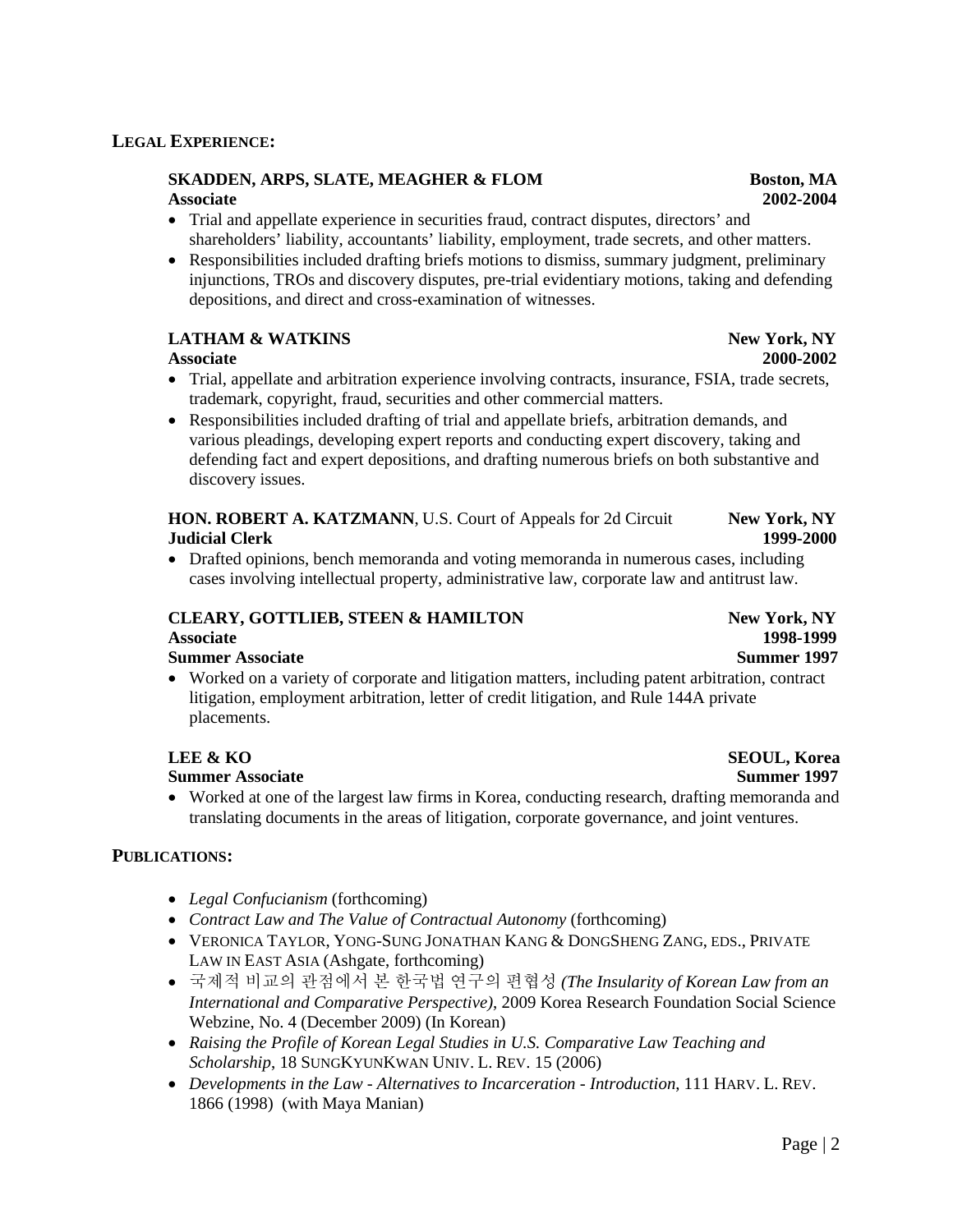- *Developments in the Law - The Civil Jury - The Value of the Civil Jury*, 110 HARV. L. REV. 1421 (1997)
- *Criminal Liability for the Actions of Subordinates—The Doctrine of Command Responsibility and its Analogues in United States Law*, 38 HARV. INT'L L.J. 272 (1997) (with Timothy Wu)

### **CONFERENCES & SCHOLARLY PRESENTATIONS (SELECTION):**

- Presenter, *Legal Reform Proposals in Korean Presidential Politics*, Center for Korea Studies, University of Washington, *Panel Discussion on The 2012 South Korean Presidential Election*, Seattle, WA, January 14. 2013
- Commentator, *National Taiwan University Faculty of Law and University of Washington School of Law Joint Graduate Research Workshop*, University of Washington School of Law, Seattle, WA, November 15, 2012
- Presenter, *Law and Politics in Korean Constitutional Adjudication,* Waseda University Faculty of Law, *Law in Japan and its Role in Asia: Between East and West*, Festschrift Conference in Honor of Prof. John O. Haley, Tokyo, Japan, October 22, 2012
- Presenter, *Judicialization from Above or Below? Politics and the Korean Constitutional Court*, 2012 Law & Society Association Annual Conference, Honolulu, HI, June 8, 2012
- Chair and Discussant, *Production of Legal Professionals: Myths and Realities*, 2012 Law & Society Association Annual Conference, Honolulu, HI, June 7, 2012
- *Judicialization from Above or Below? Mega-Politics and the Korean Constitutional Court*, Woodrow Wilson International Center for Scholars, *Politics and the Judiciary in Northeast Asia*, Washington, D.C., April 17, 2012
- *Law, Morality and Tradition in East Asian Jurisprudence*, Keio University, *East Asian Perspectives on Politics, Workshop V*, Tokyo, Japan, December 18, 2011.
- Presenter, *Legality and Morality in Korean Jurisprudence*, Yonsei University, *Second East Asian Law and Society Conference*, Seoul, Korea, September 30, 2011.
- Presenter, *Tradition and Morality in Korean Jurisprudence*, Workshop, *Mediating Tradition: National Courts As Interpreters of Islamic and Confucian Law in Contemporary Asia*, Seoul, Korea, June 25, 2011
- Presenter, *Confucianism and the Rule of Law*, 2011 Law & Society Association Annual Conference, San Francisco, CA, June 5, 2011
- Speaker, *Themes and Linkages*, Symposium, *Global Law and its Exceptions: Globalization, Legal Transplants, Local Reception and Resistance*, University of Washington School of Law, Seattle, WA, February 25, 2011
- Presenter, *The Value of Contractual Autonomy*, 6<sup>th</sup> Annual International Conference on Contracts, Stetson University College of Law, Gulfport, FL, February 19, 2011
- Presenter, *Confucianism and the Rule of Law*, University of North Carolina School of Law, *Pluralism in Asia*, Chapel Hill, NC, January 14, 2011
- Commentator, *International Workshop on the Impact of Colonial Rule in Korea*, University of Washington Center for Korea Studies, Seattle, WA, November 19-20, 2010
- Presenter, *Globalization and Korean Law: Prospects and Reflection*, Conference Coorganized by SungKyunKwan University Law School and Ulsan University College of Law, *Historical Interpretation and Prospects for East Asian Law and Politics*, Seoul, Korea, October 29, 2010
- Presenter, *Legal Education as a Legal Transplant*, Joint Yonsei Law School-Chuo Law School Centennial Conference, Seoul, Korea, September 3, 2010
- Invited Lecture, *Lost in Transplantation? Theory and Practice in the Transmission of Global Legal Scripts*, Constitutional Court of the Republic of Korea, Seoul, Korea, June 28, 2010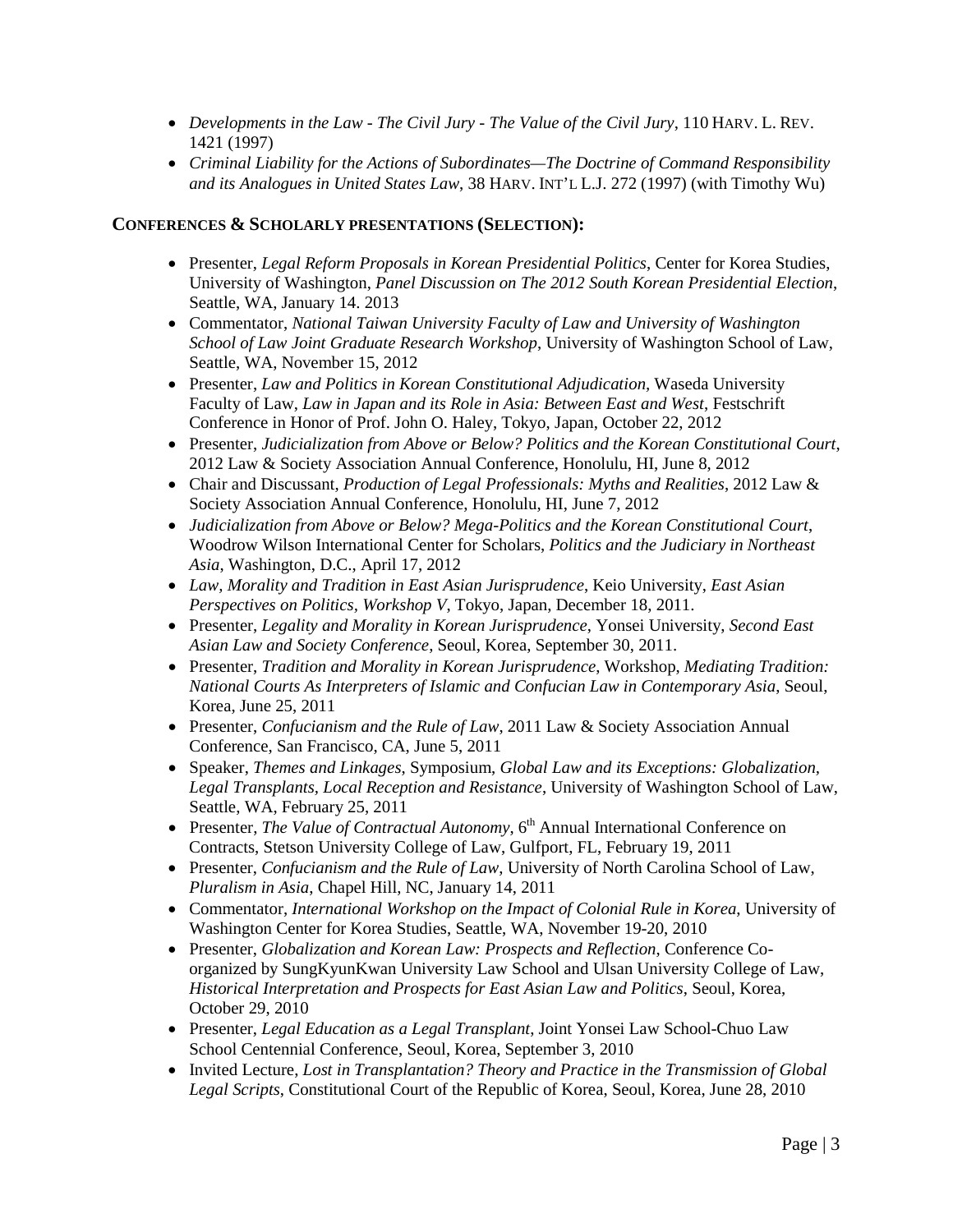- Lecture, *Comparative Korean Law*, SungKyunKwan University Law School, Seoul, Korea, June 12, 2010
- Chair and Discussant, *What Drives Judicial Behavior?*, 2010 Law & Society Association Annual Conference, Chicago, IL, May 30, 2010
- Chair and Discussant, *Democratization in China and Taiwan*, 2010 Law & Society Association Annual Conference, Chicago, IL, May 29, 2010
- Presenter, *Is There Any Pluralism Left*?, 7<sup>th</sup> Asian Law Institute Conference, *Law in a Pluralist Asia: Challenges and Prospects*, Kuala Lumpur, Malaysia, May 26, 2010
- Presenter, *Legal Confucianism*, UC Davis Law Review Symposium, *The Asian Century*?, Davis, CA, February 26, 2010
- Presenter, *Lost In Transplantation?*, UBC Faculty of Law Workshop, *Judicial Reform in Asia*, Vancouver, B.C., October 21, 2009
- Invited Lecture, *The Challenges of Legal Education: A Comparative and International Perspective*, Korea University Law School Invited Faculty Seminar Series, Seoul, Korea, September 16, 2009
- Presenter & Panel Discussant, *The Value and Practice of Comparative Jurisprudence: Korea*, 15<sup>th</sup> Annual Conference of Asian Pacific American Law Faculty, University of California, Davis School of Law, March 27-29, 2009
- Commentator, Mary Szto*, Finding Chinese Law in 'Other' Places: Gods, Kin, and Guilds*, 15<sup>th</sup> Annual Conference of Asian Pacific American Law Faculty, University of California, Davis School of Law, March 27-29, 2009
- Presenter, *Our Understanding of Implied Terms, Imperfectly Expressed*, Conference, *The Enduring Legacy of Wood v. Lucy, Lady Duff*-*Gordon*, Pace University School of Law, White Plains, NY, November 8-9, 2007
- Conference Organizer and Speaker, *Korean Law in U.S. Comparative Law Teaching and Scholarship*, Conference, *Selected Topics in Korean Law*, University of Washington School of Law, Seattle, WA, December 8, 2006
- Presenter, *Raising the Profile of Korean Legal Studies in U.S. Comparative Law Teaching and Scholarship*, Conference, *Methods of Legal Education in the Global Era*, SungKyunKwan University College of Law, Seoul, Korea, March 17, 2006
- Panelist, *Mutual Funds and Hedge Funds: The Fees for Professional Investment Advice*, Fordham University School of Law, New York, NY, January 31, 2005

## **LAW SCHOOL AND UNIVERSITY SERVICE:**

- Director of Korean Legal Studies, 2012-Present
- Member, Colloquia & Conferences Committee, 2012-2013
- Co-Chair, Faculty Development & Colloquia Committee, 2010-2012
- Chair, Korean Law Forum, 2011-Present
- Co-Organizer, University of Washington Law & Society Workshop, 2010-Present
- Co-Organizer, Global Mondays Speaker Series, 2011-Present
- Faculty Advisor, Pacific-Rim Law & Policy Journal, 2010-2012
- UW Law School Faculty Delegate, Asian Law Institute, 2010-Present
- Co-Chair, Faculty Colloquium Committee, 2009-10
- Chair, Rising Scholars Colloquium Committee, 2007-09
- Member, Faculty Appointments Committee, 2006-07
- Member, Asian Law Center, 2006-Present
- Founding and Core Member, Center for Korea Studies, University of Washington, 2008- Present